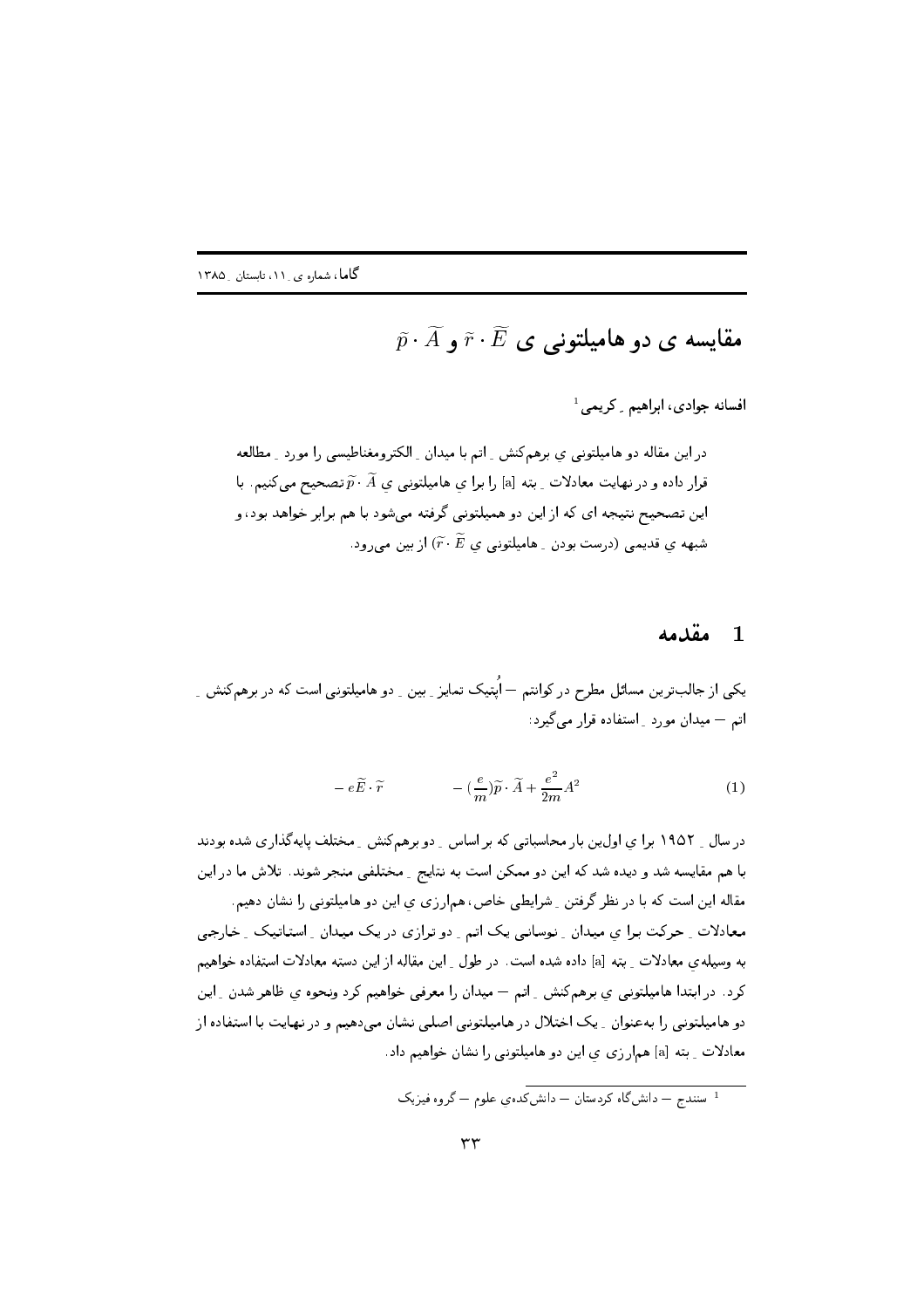# 2 ـ هاميلتونى ي برهمكنش ِ اتم – ميدان

برهمکنش ِ یک الکترون با بار ِ e و جرم ِ m با میدان ِ الکترومغناطیسی ی خارجی ، با هامیلتونی ی زیر توصیف مے شود:

$$
\hat{\mathcal{H}} = \frac{1}{2m} (\widetilde{p} - e\widetilde{A}(\widetilde{r}; t))^2 + e U(\widetilde{r}; t) + V(\widetilde{r})
$$
\n(2)

که در آن  $\widetilde{p}$  عمل گر <sub>-</sub> تکانه خطی ی سیستم است و  $\widetilde{A}$ ،  $U$  بهترتیب پتانسیلهای برداری و اسکالر <sub>-</sub> میدان ِ خارجی هستند.  $\widetilde{V}(\widetilde{r})$ یتانسیلی است که الکترونها را به هسته مقید میکند. در این بخش ابتدا این هامپلتونی را از یک ثابت پیمانهای استخراج کرده و سپس آن را بهشکل ِ ساده شدهای برا ي توصيف برهم كنش اتم – ميدان مىنويسيم. حركت \_ يك الكترون آزاد بهوسيلهى معادلهى شرودینگر [b] بهصورت - زیر است

$$
-\frac{\hbar^2}{2m}\nabla^2\psi = i\hbar\frac{\partial\psi}{\partial t},\tag{3}
$$

$$
p(\widetilde{r};t) = |\psi(\widetilde{r};t)|^2 \tag{4}
$$

 $\psi(\widetilde{r};t)$  جِگالی احتمال میدا کردن ِ الکترون در مکان ِ  $\widetilde{r}$ و زمان ِ  $t$ است. در معادله $p(\widetilde{r};t)$  اگر یک جواب باشد بس  $\widetilde{r};t) = \psi(\widetilde{r};t) = \psi_1(\widetilde{r};t) = \psi(\widetilde{r};t) = i\sqrt{2}$  هم یک جواب آن خواهد بود، که در آن  $\lambda$  یک فاز اختیاری است. باید توجه کرد که چگالی ی احتمال  $p(\widetilde{r};t)$ ، مستقل از انتخاب ِ  $\lambda$  است، بنابراین انتخاب ِ فاز ِ تابع ِ موج کاملاً اختیاری است. اگر فاز بهصورت ِ تابعی از مکان و زمان باشد وضعیت به گونهای متفاوت خواهد بود

$$
\psi(\widetilde{r};t) \longrightarrow \psi(\widetilde{r};t)e^{i\lambda(\widetilde{r};t)} \tag{5}
$$

هر چند تحت ِ این تبدیل  $p(\widetilde{r};t)$ بدون ِ تغییر می ماند اما این رابطه در معادله $(3)$  صدق نمی کند در نتیجه باید جملههای جدیدی به معادله اضافه شود:

$$
\{-\frac{\hbar^2}{2m}(\widetilde{\nabla} - i\frac{e}{\hbar}\widetilde{A})^2 + e U(\widetilde{r};t)\}\psi = i\hbar\frac{\partial\psi}{\partial t}
$$
(6)

 $\widetilde{A}^2$  که در آن  $\widetilde{A}(\widetilde{r};t)$  و  $U(\widetilde{r};t)$  تابع $d$ ایی هستند که باید تحت ِ تبدیلات ِ زیر ناوردا بمانند

<sup>.&</sup>lt;br>مشاهده يذيرهاي اصلي همان ميدانهاي الكتريكي و مغناطيسي است كه تحت ِ تبديلهاي فوق يكتا هستند.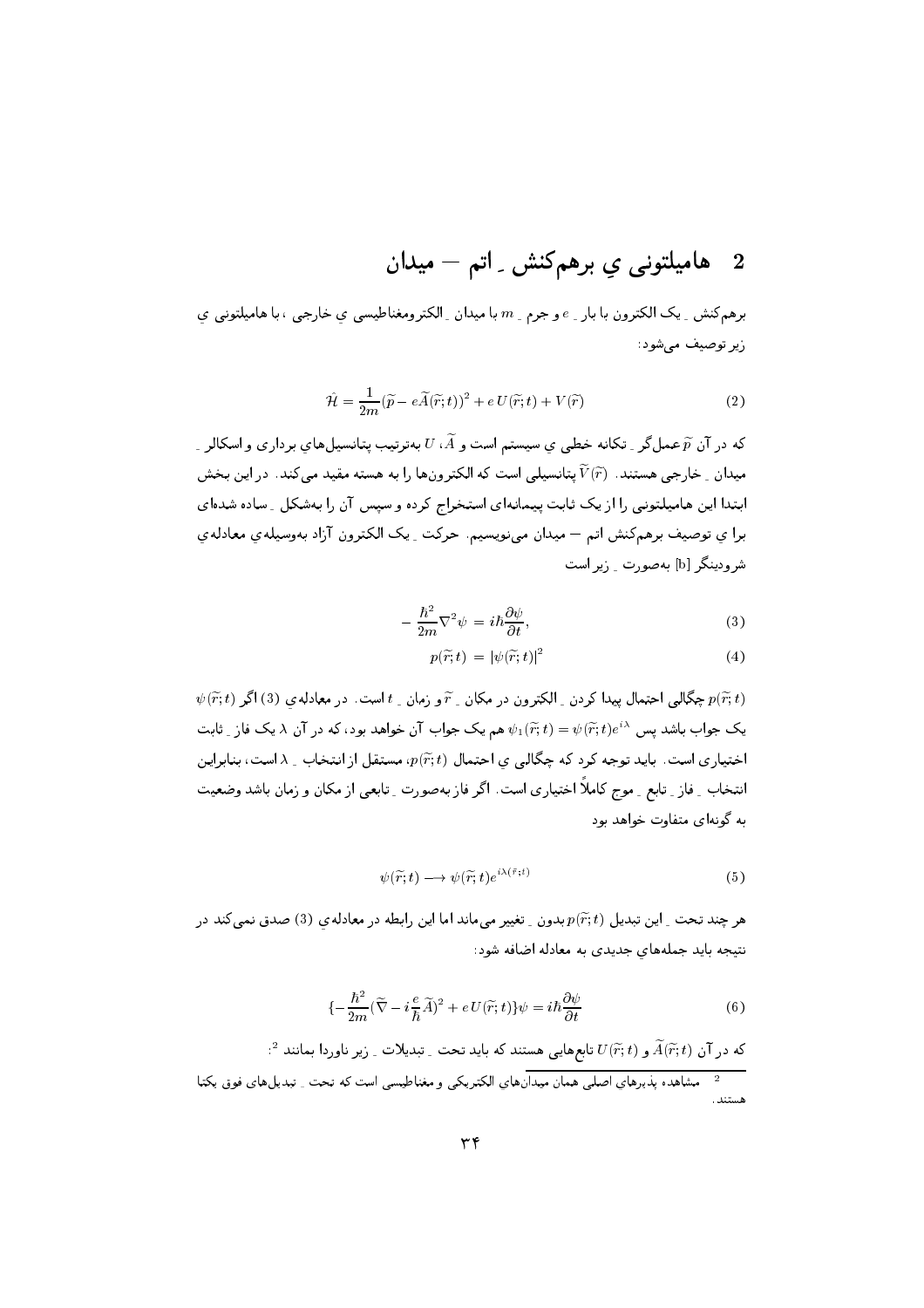$$
\widetilde{A}(\widetilde{r};t) \longrightarrow \widetilde{A}(\widetilde{r};t) + \frac{\hbar}{e} \widetilde{\nabla} \lambda(\widetilde{r};t)
$$
\n(7)

$$
U(\widetilde{r};t) \longrightarrow U(\widetilde{r};t) - \frac{\hbar}{e} \frac{\partial \lambda}{\partial t}
$$
\n(8)

معادله ی (5) در واقع بهصورت ِ زیر در خواهد آمد

$$
\hat{\mathcal{H}}\psi = i\hbar \frac{\partial \psi}{\partial t} \tag{9}
$$

که در آن  $\hat{\cal H}$  همان هامیلتونی است که در رابطه $(1)$  تعریف شده است.

#### $\widetilde{r}\cdot\widetilde{E}$  تقریب ِ دو قطبی و هامیلتونی ی  $2.1$

الکترونی در فاصلهی % از هسته قرار دارد. هامیلتونی ی (2) برهمکنش ِ این اتم را با میدان ِ الکترومغناطیسی ی خارجی توصیف میکند، با استفاده از تقریب ِ دو قطبی این هامیلتونی را به شکل سادهتری می،نویسیم. در این تقریب تمام ِ اتم در موج ِ الکترومغناطیسی که بهوسیلهی پتانسیل ِ برداری ی  $\widetilde{A}(\widetilde{r}+\widetilde{r}_0;t)$  تعریف شده قرار دارد. در واقع طول ِ موج ِ میدان نسبت به ابعاد اتم بزرگ است، یعنی  $\widetilde{\kappa}\cdot\widetilde{r}$  بسیار کوچک است ، در نتیجه می توانیم  $\widetilde{A}$  را بسط دهیم:

$$
\widetilde{k} \cdot \widetilde{r} \ll 1 \qquad \Rightarrow \widetilde{A}(\widetilde{r} + \widetilde{r}_0; t) = \widetilde{A}(t) e^{i[\widetilde{k} \cdot (\widetilde{r} + \widetilde{r}_0)]} \n= \widetilde{A}(t) e^{i(\widetilde{k} \cdot \widetilde{r}_0)} (1 + i \widetilde{k} \cdot \widetilde{r}_0) \n= \widetilde{A}(t) e^{i(\widetilde{k} \cdot \widetilde{r}_0)} \tag{10}
$$

معادله ی شرودینگر [b] (6) در تقریب -ِ دو قطبی به صورت -ِ زیر در خواهد آمد

$$
\{-\frac{\hbar^2}{2m}(\widetilde{\nabla} - i\frac{e}{\hbar}\widetilde{A}(\widetilde{r}_0;t))^2 + V(\widetilde{r})\}\psi(\widetilde{r};t) = i\hbar\frac{\partial\psi(\widetilde{r};t)}{\partial t}
$$
\n(11)

معادله را در پیمانه ی

$$
U(\widetilde{r};t) = 0, \qquad \widetilde{\nabla} \cdot \widetilde{A} = 0 \tag{12}
$$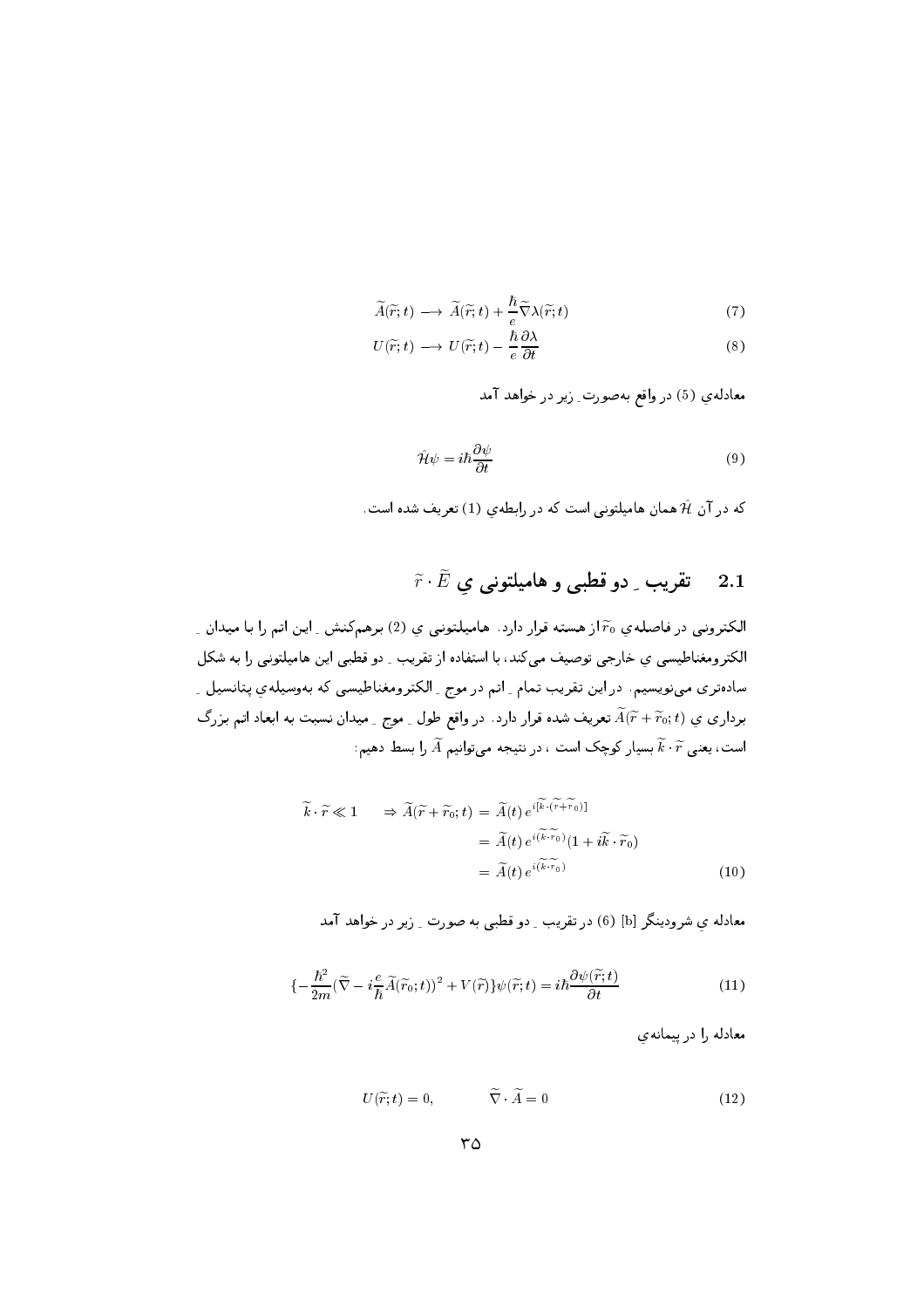$$
^4
$$
 نوشتمایہ  $^8$ ، تابع ۔ مو $^1$  جدید ۔ ( $\widetilde{r};t$ ) ہ را ہہ شکل ۔ زیر تعریف می کنیم

$$
\psi(\widetilde{r};t) = e^{[-i\frac{e}{\hbar}\widetilde{A}\cdot\widetilde{r}]} \phi(\widetilde{r};t)
$$
\n(13)

با قرار دادن \_ (13) در (11) و ساده كردن \_ روابط، خواهيم داشت

$$
(\hat{\mathcal{H}}_0 + \hat{\mathcal{H}}_1)\phi(\tilde{r}; t) = i\hbar \frac{\partial \phi(\tilde{r}; t)}{\partial t}
$$
\n(14)

که در آن

$$
\hat{\mathcal{H}}_0 = \frac{p^2}{2m} + V(\tilde{r}), \qquad \hat{\mathcal{H}}_1 = -e\tilde{r} \cdot \tilde{E}(\tilde{r}_0; t)
$$
\n(15)

به ترتیب  $\hat{\mathcal{H}}_0$  هامیلتونی ی غیر اختلالی و $\hat{\mathcal{H}}_1$  هامیلتونی ی اختلالی هستند $^5$ .

#### $\widetilde{p}\cdot\widetilde{A}$  هامیلتونی ی  $2.2$

در حالت ِ قبل هامیلتونی را برحسب ِ پیمانهای که انتخاب کردیم، نوشتیم و برا ی  $\hat{\mathcal{H}}_1$  به عبارت ِ وسیدیم. اما در بسیاری از مسائل هامیلتونی ی برهمکنش راتم $-$  میدان را برحسب  $-\widetilde{e\,r} \cdot \widetilde{E}$ فاکتورهای  $\widetilde{A}$  و  $\widetilde{q}$  می نویسند. این عمل در اختلال ِ بهدست آمده تئثیر ِ قبل ملاحظهای دارد. مجدداً (1) پیمانهای را در نظر می گیریم که در آن  $U(\widetilde{r};t)=U(\widetilde{r};t)$  و  $\widetilde{\lambda}=\widetilde{\nabla}\cdot\widetilde{A}$  است $^{\circ}$ . در نتیجه هامیلتونی ی ۔<br>د4صورت زیر نوشته مے شود

$$
\hat{\mathcal{H}}' = \hat{\mathcal{H}}_0 + \hat{\mathcal{H}}_2 \tag{16}
$$

که در آن 
$$
\hat{\mathcal{H}}_0 = \frac{p^2}{2m} + V(\widetilde{r})
$$
ر

$$
\hat{\mathcal{H}}_2 = -\frac{e}{m}\widetilde{p} \cdot \widetilde{A}(\widetilde{r}_0; t) + \frac{e^2}{2m} A^2(\widetilde{r}_0; t)
$$
\n(17)

کاملاً واضح است که  $V(\widetilde{r})$  پتانسیل ِ الکترواستاتیکی است که از مقید بودن ِ الکترون به هسته ناشی  $^3$ ۸ باید تابع <sub>-</sub> موج <sub>-</sub> جدید در رابطه یِ <sup>/٬</sup>۵<sub>0</sub> = <sup>٬</sup>h، صدق کند. چون از هامیلتونی برهمکنشی استفاده میکنیم<br>باید شرط ناورداییِ پتانسیل <sub>-</sub> برداری و اسکالر برقرار باشد (روابط <sub>-</sub> (6) و (7)). با احتساب این روابط ۸ برابر خو  $\lambda = \frac{e}{\hbar} \widetilde{A}(\widetilde{r};t) \cdot \widetilde{r}$ :بودبا  $\widetilde{E}=-\frac{\partial\widetilde{A}}{\partial t}$ در رابطه ی بالا  $^{-5}$  $\widetilde{[\widetilde{p},\widetilde{A}]}=0$  يُعْنَى $\widetilde{\nabla}\cdot \widetilde{\widetilde{A}}=0$ .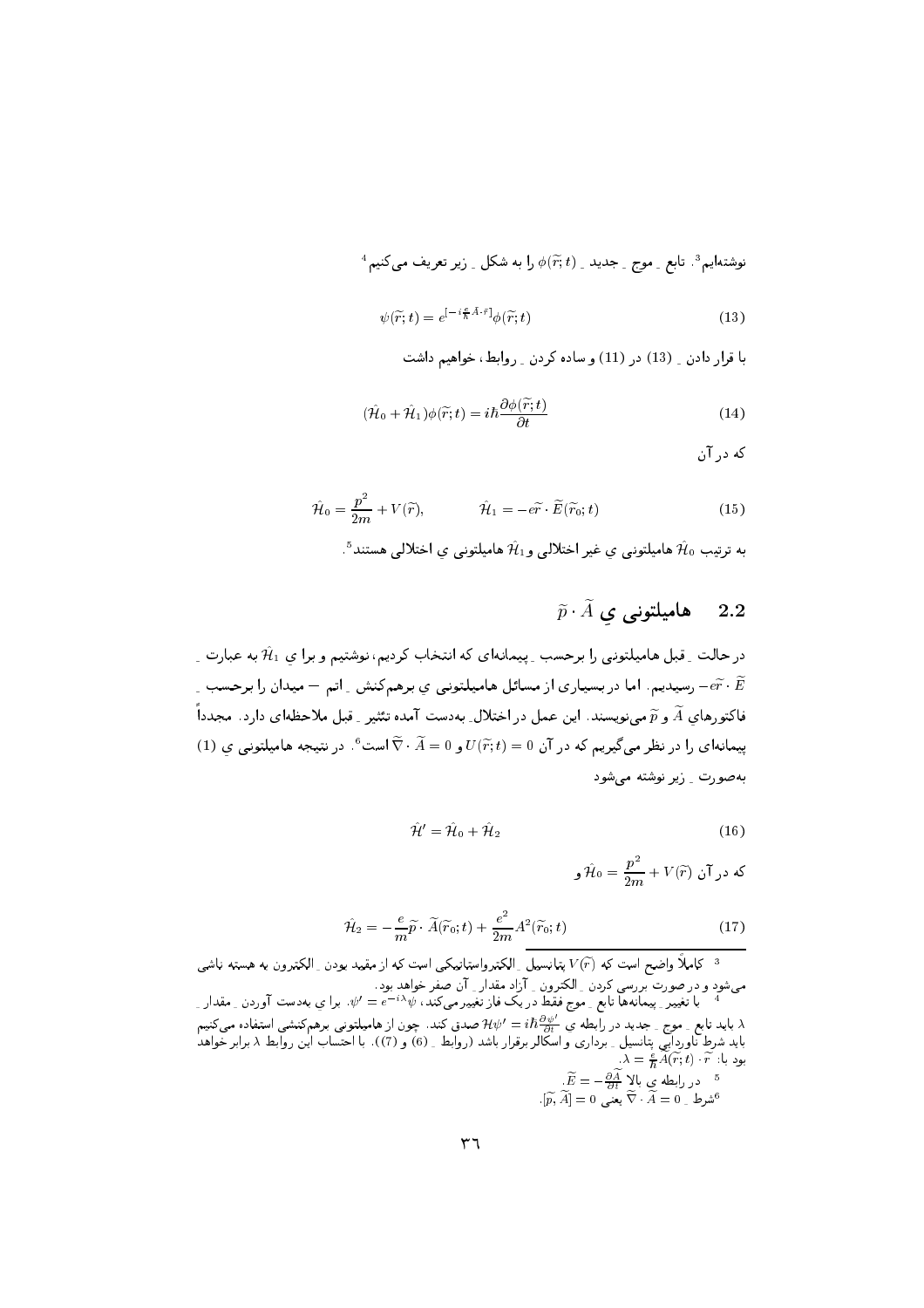از جمله ی دوم (به دلیل ِ کوچک بودن) نسبت به جمله ی اول صرف نظر می کنیم. بنابراین خواهیم داشت:

$$
(\hat{\mathcal{H}}_0 - \frac{e}{m}\widetilde{p}\cdot\widetilde{A})\psi(\widetilde{r};t) = i\hbar\frac{\partial\psi(\widetilde{r};t)}{\partial t}
$$
\n(18)

که تعریف مے کنیم

$$
\hat{\mathcal{H}}_2 = -\frac{e}{m}\tilde{p} \cdot \tilde{A}(\tilde{r};t) \tag{19}
$$

### اختلاف ِ دو هامیلتونی یِ اختلالی - 3

اولین تئوری در ارتباط با اثر ِ یک میدان ِ الکتریکی ی یکنواخت رو ی ساختار ِ اتم ِ هیدروژن توسط ِ بته [a] داده شده است. او دو حالت ِ تبهگن ِ ح a] و ح b] را با دو ضریب ِ میرایی ی  $\gamma_a$  و  $\gamma_b$ ، در نظر گرفت. معادلات ِ بته [a] برا ی دامنه ی احتمال ِ a و b بهصورت ِ زیر است  $\gamma_b \gg \gamma_a$ 

$$
\begin{cases}\n\dot{a} = -\frac{\gamma_a}{2} a - \frac{i}{\hbar} V_{ab} b \\
\dot{b} = -\frac{\gamma_b}{2} b - \frac{i}{\hbar} V_{ba} a\n\end{cases}
$$
\n(20)

المان ماتريس برا ي گذار  $b \to a \to b$  برا ي برهمكنش اتم — ميدان است. ابتدا برهمكنش \_  $\widetilde{r} \cdot \widetilde{E}$  را $V_{ba}$  $E(t)=E_0\sin\nu t$  در نظر میگیریم. در این حالت معادلات بته [a] بیش تر به میدان  $AC$  به شکل  $V$  به تا بسامد v تعمیم داده میشود.

$$
\begin{cases}\n\dot{a} = -\frac{\gamma_a}{2}a + \frac{i}{\hbar}e\widetilde{E}_0 \cdot \widetilde{r}_{ab}\sin \nu t e^{i\omega t}b \\
\dot{b} = -\frac{\gamma_b}{2}b + \frac{i}{\hbar}e\widetilde{E}_0 \cdot \widetilde{r}_{ba}\sin \nu t e^{-i\omega t}a\n\end{cases}
$$
\n(21)

که در آن $a|\widetilde{r}|$   $a>$  جملات ِ شامل ِ  $e^{-i(\omega+\nu)}$  بسیار سریع نوسان میکنند و با میانگین گیری رو ی زمان از سهم <sub>-</sub> آنها چشمپوشی میکنیم، تقریب <sub>-</sub> موج <sub>-</sub> چرخان (RWA)، با استفاده از ق نیر در خواهند آمد  $\nu t = \frac{e^{i\nu t} - e^{-i\nu t}}{2i}$  تقریب ِ ذکر شده معادلات ِ  $\sin \nu t = \frac{e^{i\nu t} - e^{-i\nu t}}{2i}$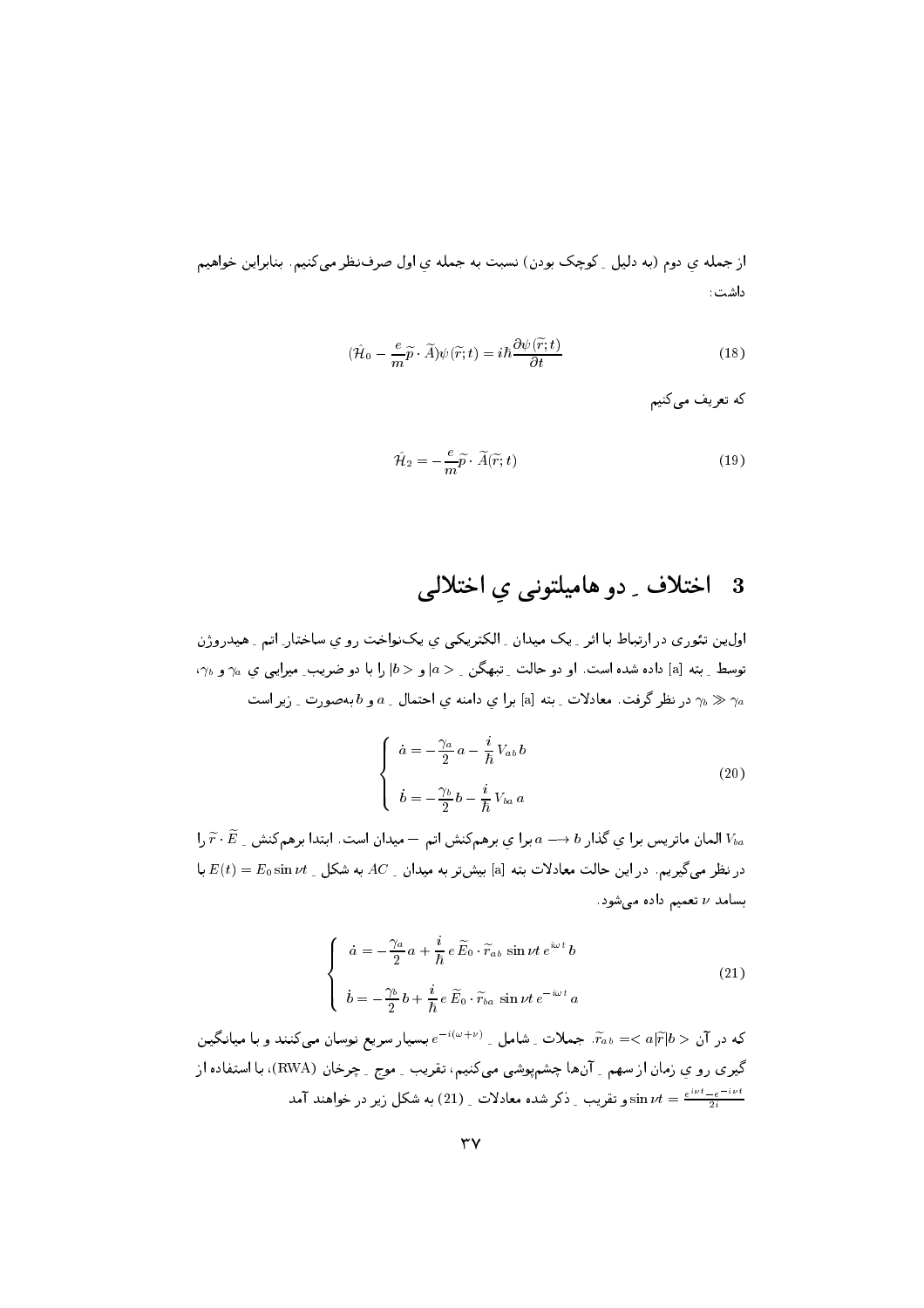$$
\begin{cases}\n\dot{a} = -\frac{\gamma_a}{2} a - \frac{e}{2\hbar} \widetilde{E}_0 \cdot \widetilde{r}_{ab} e^{i\Delta t} b \\
\dot{b} = -\frac{\gamma_b}{2} b + \frac{i}{2\hbar} \widetilde{E}_0 \cdot \widetilde{r}_{ba} e^{-i\Delta t} a\n\end{cases}
$$
\n(22)

که در آن  $\nu-\nu= \Delta$  یارامتر ِ واکوکی است. با استفاده از معادلات ِ (22) میتوانیم معادله ی درجه دومی برا ی  $a$  به دست آوریم

$$
\ddot{a} + \left[\frac{\gamma_a}{2} + \frac{\gamma_b}{2} - i\Delta\right]\dot{a} + \left[\frac{\gamma_a}{2}\left(\frac{\gamma_b}{2} - i\Delta\right) + \left(\frac{e}{2\hbar}\right)^2\right]\widetilde{E}_0 \cdot \widetilde{r}_{ab}\vert^2\vert a = 0
$$
\n(23)

جوابی به صورت ِ  $e^{\mu t}$  را حدس می زنیم. با قرار دادن این عبارت در معادلهی (23) به یک معادلهی درجه دوم برحسب µ میرسیم. ریشههای ی این معادله عبارت های زیر را برای دامنه های احتمال حالت  $a_a$ بهما می دهد

$$
a(t) = \frac{1}{4\Omega} \left[ (2\Omega - \Delta + i\delta)e^{-\frac{1}{2}(\gamma - \Delta + i\delta)t} + (2\Omega + \Delta - i\delta)e^{-\frac{1}{2}(\gamma + \Delta - i\delta)t} \right]
$$
(24)

که در آن  $\gamma=\frac{\gamma_a+\gamma_b}{2}$  ب $\delta=\frac{\gamma_a-\gamma_b}{2}$  و  $\widetilde{E}_0\cdot\widetilde{r}_{ab}|^2\frac{\widetilde{E}_0\cdot\widetilde{r}_{ab}}{2}$  به  $\delta=\frac{\gamma_a-\gamma_b}{2}$  به  $\gamma=\frac{\gamma_a+\gamma_b}{2}$  است. دامنه ي احتمال برابر است با

$$
a^2(t) = e^{-\left[(\frac{\epsilon}{2\hbar})^2|\widetilde{E}_0 \cdot \widetilde{r}_{ab}|^2 \frac{\gamma_b}{\Delta^2 + (\frac{\gamma_b}{2})^2}\right]t}
$$
(25)

 $\omega=\nu$  از رابطه ی بالا کاملاً واضح است که آهنگ فرو ریزش ِ تراز ِ < ۵| در حالت ِ تشدید  $\nu$ بیش ترین مقدار را داراست. حال اگر در معادله های بته [a] به جای  $V_{ab}$ ، برهمکنش ِ $\widetilde{A}$  را جایگزین کنیم به فرو ریزش ِ حالت < a| ی منجر میشود که با معادله ی (25) متفاوت خواهد بود . برا ی برهمکنش ب $\widetilde{p}\cdot\widetilde{A}$  دامنه ی احتمال برابر است با

$$
a^2(t) = e^{-\left[(\frac{e}{2\hbar})^2 \left|\widetilde{E}_0 \cdot \widetilde{r}_{ab}\right|^2 \left(\frac{\omega}{\nu}\right)^2} \frac{\gamma_b}{\Delta^2 + (\frac{\gamma_b}{2})^2} \Big]t} \tag{26}
$$

نتيجه بالا با معادله ي (25) تنها در عامل \_ 2(٣) تفاوت دارند.

#### معادلههای ِ حرکت  $\overline{4}$

در این بخش با استفاده از یک سیستم ِ دو ترازی معادلههای بته [a] را که در رابطه ی (21) آمده است را استخراج میکنیم. برا یِ این مقصود از معادله یِ شرودینگر [b] با برهمکنش ِ  $\widetilde{r}\cdot\widetilde{E}$  شروع میکنیم: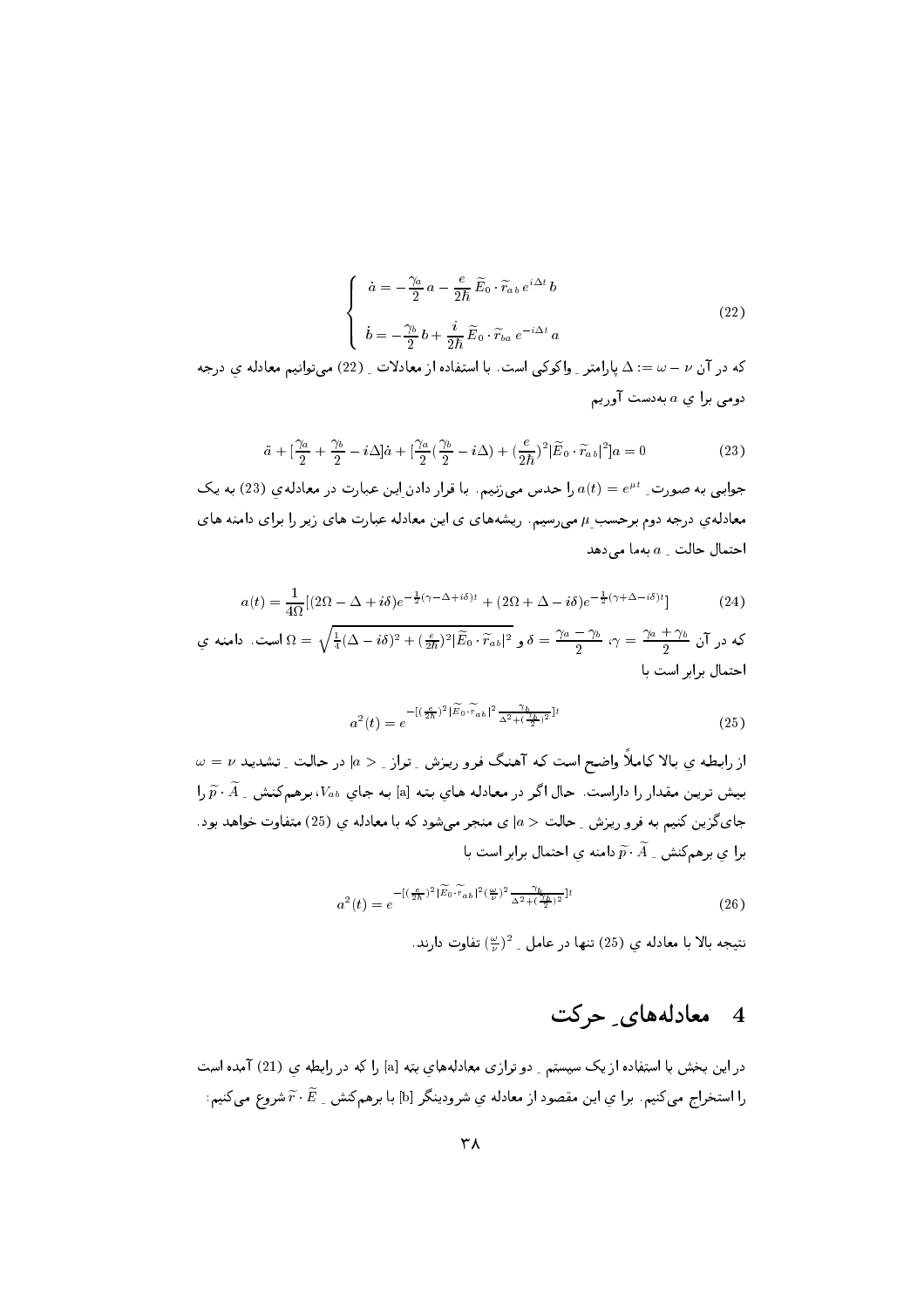$$
(\hat{\mathcal{H}}_0 - \frac{i\hbar}{2}\hat{\Gamma} - e\tilde{r}\cdot\tilde{E})\psi = i\hbar\frac{\partial\psi}{\partial t}
$$
\n(27)

 $\hat{\mathcal{H}}_0$  که در آن T عمل گر ۱ نابودی است که وایاشی ی خودبهخودی ی ترازها را توصیف میکند و هامیلتونی مختل نشده با ویژه حالات  $a > |a|$ و حالات.

$$
\begin{cases}\n\hat{\mathcal{H}}_0|a\rangle = \hbar\omega_a|a\rangle \\
\hat{\mathcal{H}}_0|b\rangle = \hbar\omega_b|b\rangle\n\end{cases}
$$
\n(28)

اگر زمان ِ برهمکنش خیل ی بیشتر از زمان ِ واهلش حالتهای داخلی باشد آن گاه حالتهای داخلی اتم بهسرعت به مقدار ِ شبه ایستای خود وایاشی میکنند. تنها زمان ِ وایاشی داخلی که در اتم وجود دارد زمان <sub>ب</sub> گسیل خودبهخودی است که ما آن را در معادله ی شرودینگر [b] منظور کردهایم. تابع <sub>ب</sub> موج \_ سیستم\_ دو ترازی بهصورت \_ زیر نوشته می شود

$$
|\psi\rangle = a(t)e^{-i\omega_a t}|a\rangle + b(t)e^{-i\omega_b t}|b\rangle \tag{29}
$$

با قرار دادن <sub>-</sub> این رابطه در معادله ی (27) معادلههای بته [a] برای دامنههای a و b بهدست می آید. قبل از جانشینی ی  $\widetilde{P}\cdot\widetilde{A}$  بهجای  $\widetilde{r}\cdot\widetilde{E}$  در معادله ی شرودینگر [b] باید به این نکته ی مهم توجه کنیم که باید تابع ِ موج با تغییرِ ِ پیمانه تبدیل شود تنها در این صورت است که میتوان به روابط صحیحی برای معادلههای حرکت رسید بنابراین تابع \_ موج < 10 را بهصورت \_ مقابل تغییر میدهیم

$$
\psi'(\widetilde{r};t) = T\psi(\widetilde{r};t) \tag{30}
$$

که در آن  $T$  برابر است با  $e^{[-ie\frac{\tilde{r}.\tilde{A}(t)}{\hbar}]}\cdot e^{[-ie\frac{\tilde{r}.\tilde{A}(t)}{\hbar}]}$  در معادله ي شرودينگر [b] صدق مى كند

$$
(\hat{\mathcal{H}}_0 - \frac{i\hbar}{2}\hat{\Gamma}' - \frac{e}{m}\widetilde{p}\cdot\widetilde{A} + \frac{e^2}{2m}A^2)\psi' = i\hbar\frac{\partial\psi'}{\partial t}
$$
(31)

توجه کنید که عمل گرهای نابودی در روابط ِ (27) و (31) با هم متفاوتند

$$
\hat{\Gamma}' := T \hat{\Gamma} T^{\dagger} \tag{32}
$$

به  $\widetilde{r}$  و  $t$ بستهگی دارد و در پایه ی $a > |a|$ و ح $b >$ ا غیر ِ قطری است.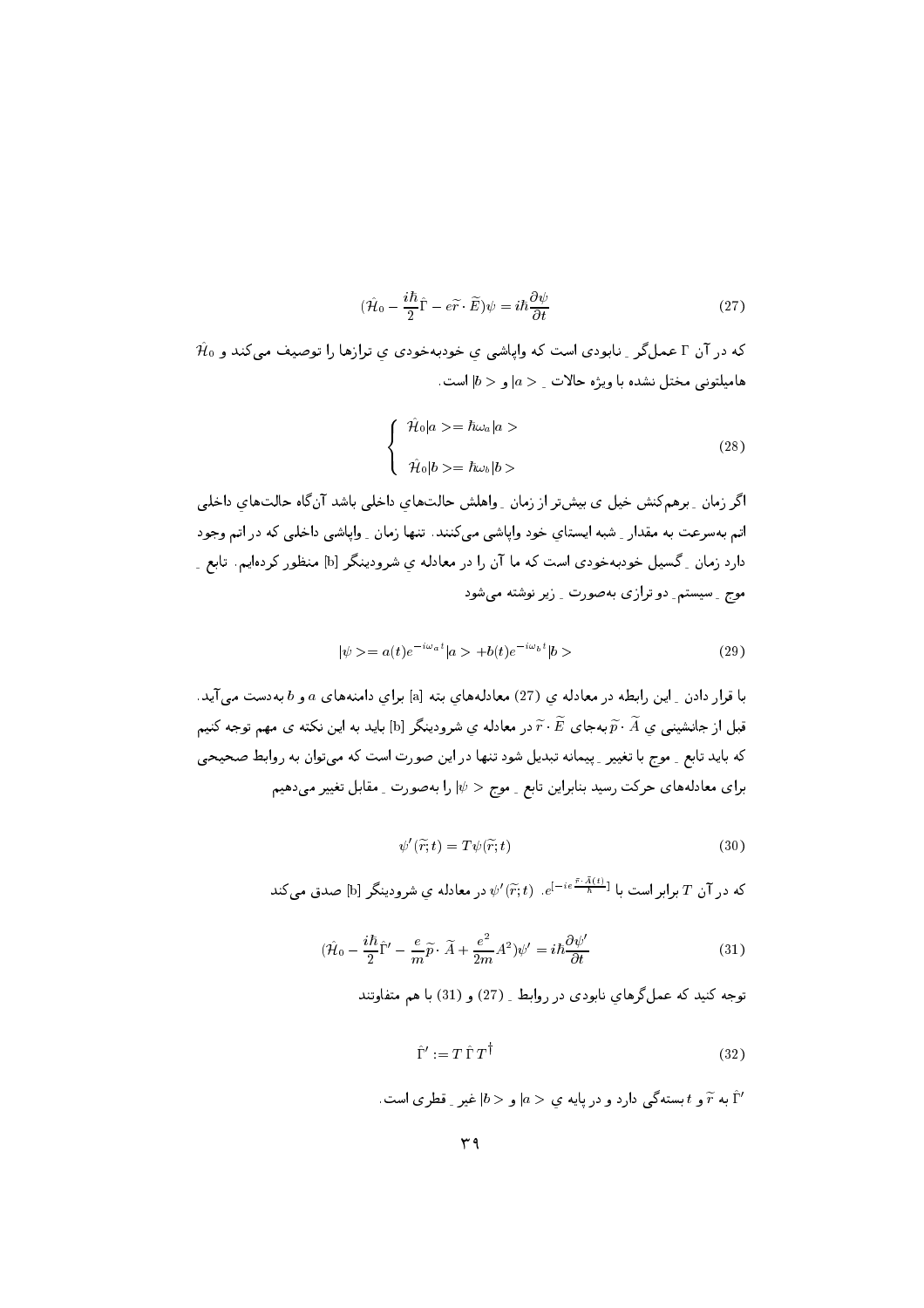$$
f_{\rm{max}}
$$

را برحسب  $|a>|a>|\omega$  بسط می دهیم  $| \psi'>$ 

 $(33)$ 

$$
|\psi' \rangle = \alpha(t)e^{-i\omega_a t}|a \rangle + \beta(t)e^{-i\omega_b t}|b \rangle
$$
\n(34)

رابطه ی بالا را در معادله ی (31) قرار میدهیم، معادلات ِ حرکت برا ی a و 8 به شکل ِ زیر َ ند

$$
\begin{cases}\n\frac{\partial \alpha}{\partial t} = -\left[\frac{1}{2}\hat{\Gamma}_{aa}'(t) + \frac{i}{\hbar} \frac{e^2}{2m} A^2\right] \alpha - \left[\frac{1}{2}\hat{\Gamma}_{ab}'(t) - \frac{i}{\hbar} \frac{e}{m} \widetilde{p}_{ab} \cdot \widetilde{A}(t)\right] e^{i\omega t} \beta \\
\frac{\partial \beta}{\partial t} = -\left[\frac{1}{2}\hat{\Gamma}_{bb}'(t) + \frac{i}{\hbar} \frac{e^2}{2m} A^2\right] \beta - \left[\frac{1}{2}\hat{\Gamma}_{ba}'(t) - \frac{i}{\hbar} \frac{e}{m} \widetilde{p}_{ba} \cdot \widetilde{A}(t)\right] e^{-i\omega t} \alpha\n\end{cases} (35)
$$

لازم است متذکر شویم که معادلههای بالا فقط برای اتم دو ترازی صادق است. برای یک اتم n ترازی این معادلات با یک دسته از جفت معادلات ِ n تایی که در آن تابع موج ِ  $\psi'>$ ا باید برحسب ِ یک دسته ی کامل از تابع های موج $n > |n > 0$  (ویژه توابع ِ  $\hat{\mathcal{H}}_0$  بسط داده شود، سپس در معادله ی (31) جاي گزين شوند.

#### دامنههای احتمال - 5

مسئله ی جالب ِ فیزیکی پیدا کردن ِ احتمالهای  $P_a$  و  $P_b$  است که احتمال ِ پیدا کردن ِ اتم در دو ویژه حالت ِ انرژی ی $a > |a > 0|$  و ح $|b >$  است. برا ی هامیلتونی ی  $\widetilde{E} \cdot \widetilde{E}$  احتمال $d$  به صورت ِ زیر است

$$
P_n = ||^2 \qquad \qquad n=a, b \tag{36}
$$

برا ی هامیلتونی ی  $\widetilde{p}\cdot\widetilde{A}$  نباید از $a > |a > |a|$  استفاده شود بل $b$ ه تابع ِ موج باید تحت ِ تبدیل ِ  $T$ قرار گیرد

$$
|n' \rangle = T |n \rangle \qquad n = a, b
$$
  

$$
P'_n = | \langle n' | \psi' \rangle |^2 = | \langle n | T^{\dagger} | \psi' \rangle |^2
$$
 (37)

برای هامیلتونی  $\widetilde{r}\cdot\widetilde{E}$  احتمالها با توان ِ دوم اندازه دامنههای بسط برابرند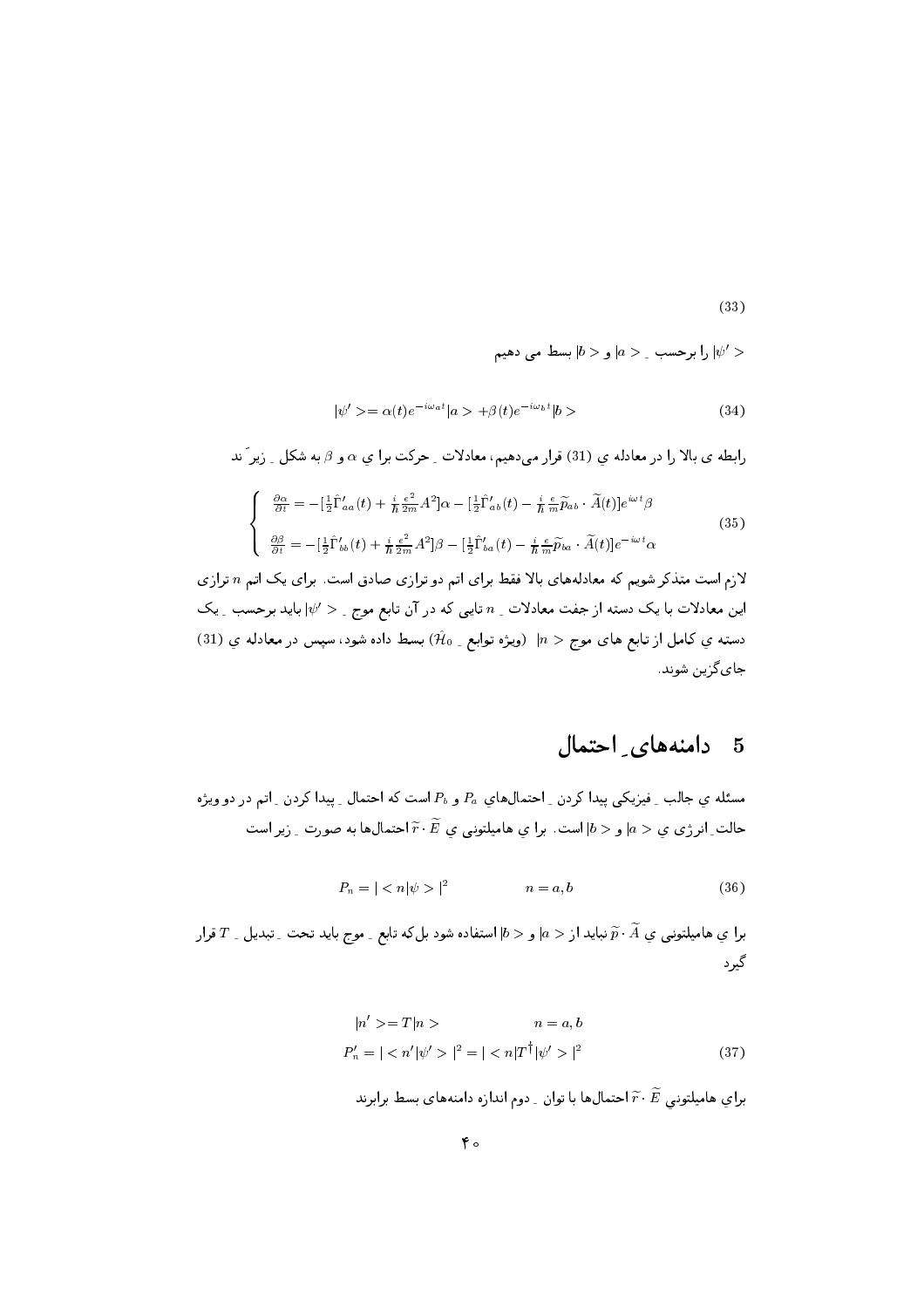$$
\begin{cases}\nP_a = |a(t)|^2 \\
P_b = |b(t)|^2\n\end{cases}
$$
\n(38)

را ی هامیلتونی ی  $\widetilde{p} \cdot \widetilde{A}$  احتمال ها به صورت بن است

$$
\begin{cases}\nP_a' = \left| \alpha(t) \, T_{aa}^\dagger \, e^{-i\omega_a t} + \beta(t) \, T_{ab}^\dagger \, e^{-i\omega_b t} \right|^2 \\
P_b' = \left| \alpha(t) \, T_{ba}^\dagger \, e^{-i\omega_a t} + \beta(t) \, T_{bb}^\dagger \, e^{-i\omega_b t} \right|^2\n\end{cases} \tag{39}
$$

از آنجایی که  $P_a'$  و  $P_b'$  کمیتهای فیزیکی هستند شرایط ِ اولیه سیستم از روی ِ آنها تعیین می شود که در حالت \_ کلی با شرایط \_ اولیه بته [a] تفاوت دارد. برای مشخص شدن \_ بحث های ذکر شده یک مثال را بررسی میکنیم ★ مثال: برای استفاده از معادلات ِ بته [a] ابتدا یک اتم دو ترازی را در یک میدان ِ الکتریکی ی

ایستا و یک نواخت در نظر می گیریم:

$$
\widetilde{E}(\widetilde{r};t) = \widetilde{E}_0 \tag{40}
$$

انتقال های صورت گرفته در حضور \_ میدان از حالت \_ < b/ → −< | را در نظر می گیریم. بنابراین فرض میکنیم میدان آنقدر ضعیف باشد که از تئوری ی اختلال ِ مرتبه اول استفاده کنیم در این حالت معادلات ِ بته [a] برا ی اتم ی که در ابتدا در حالت ِ < a] بوده، دامنه های احتمال زیر را برا ی حالت ِ : نتیجه می $|b>$ 

$$
P_b(t) = \left| -\frac{e}{\hbar} \widetilde{E}_0 \cdot \widetilde{r}_{ab} \frac{e^{-\left(\frac{\gamma_a}{2} + i\omega_a\right)t} - e^{-\left(\frac{\gamma_b}{2} + i\omega_b\right)t}}{\omega - i\delta} \right|^2 \tag{41}
$$

 $\widetilde{p}\cdot\widetilde{A}$  - یتانسیل ۔ برداری برا ی میدان ۔ (40) بهصورت ۔  $\widetilde{B}_0=-t\widetilde{E}_0$  است. با استفاده از برهمکنش ۔ (و در نظر گرفتن \_ پتانسیل \_ بالا)، در تقریب \_ مرتبه ی اول (در معادلات \_ بته [a]) خواهیم داشت

$$
P'_b(t) = \left| -\frac{e}{\hbar} \widetilde{E}_0 \cdot \widetilde{r}_{ab} \frac{\omega}{\omega - i\delta} \frac{(1 + (i\omega + \delta)t)e^{-(\frac{\gamma_a}{2} + i\omega_a)t} - e^{-(\frac{\gamma_b}{2} + i\omega_b)t}}{\omega - i\delta} \right|^2 \tag{42}
$$

جواب های این دو باهم متفاوت است. برا ی رفع ِ این اختلاف باید شرایط ِ اولیه ی مناسب را در نظر بگیریم. برا ی محاسبه ی دامنه ی احتمال ، رابطه ی (35)، از عملگر ِ تبدیل ِ زیر میتوانیم استفاده كنيم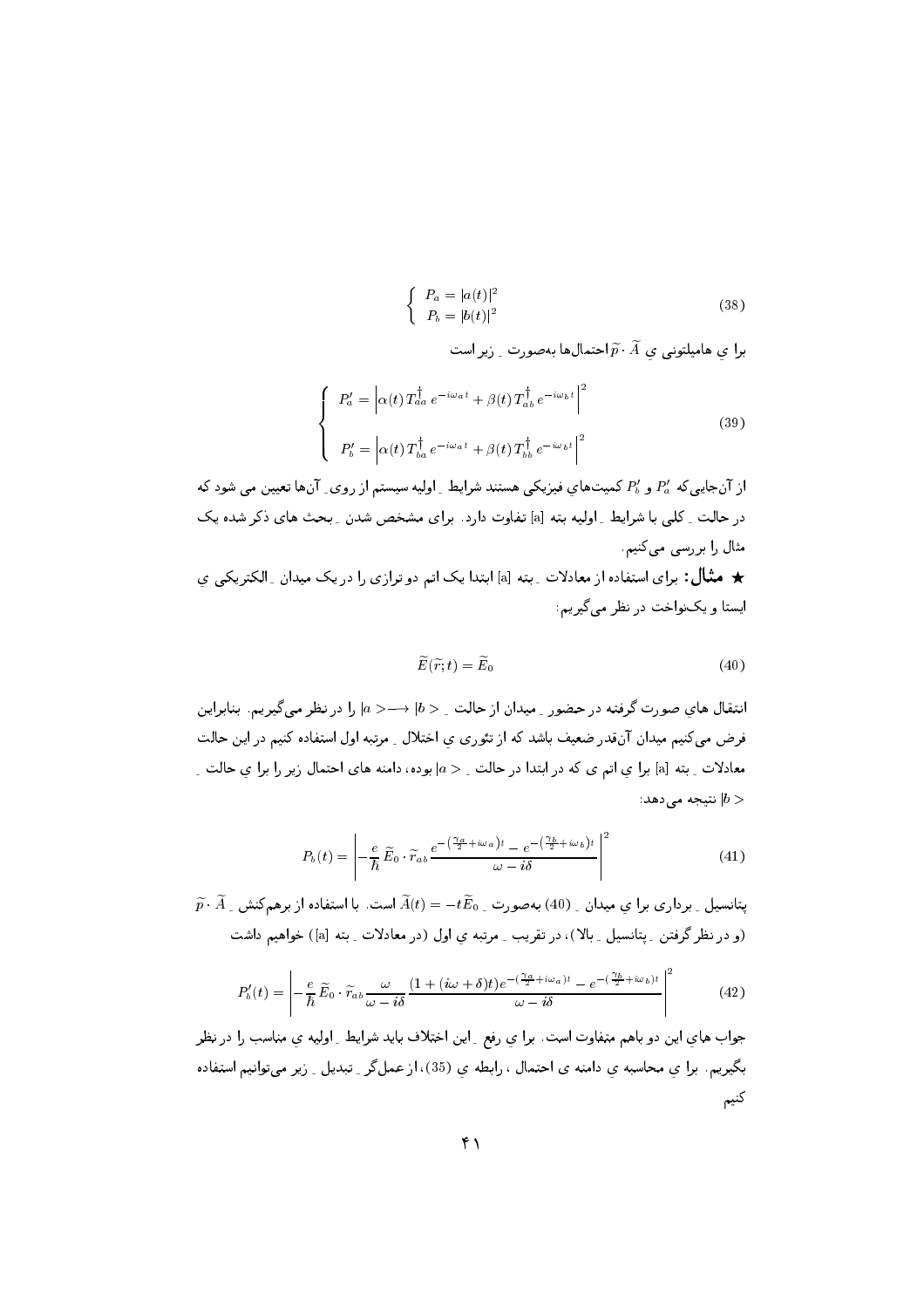$$
\hat{T}(\tilde{r};t) = 1 + \frac{i}{\hbar}e\tilde{A}(t)\cdot\tilde{r}
$$
\n(43)

در این مثال \_ خاص 1 $T(\widetilde{r};0)=T(\widetilde{r};0)=1$  در نتیجه شرایط \_ اولیه برا ی (35) بهصورت \_ زیر است

$$
\begin{cases}\n\alpha(0) = P'_a(0) = 1 \\
\beta(0) = P'_b(0) = 0\n\end{cases}
$$
\n(44)

$$
\Gamma'_{aa} = \gamma_a, \qquad \Gamma'_{bb} = \gamma_b, \qquad \Gamma'_{ab} = \Gamma'_{ab}^{\dagger} = i\frac{2t}{\hbar}e\,\delta\,\widetilde{E}_0\cdot\widetilde{r}_{ab} \tag{45}
$$

$$
\widetilde{p} = \frac{i}{\hbar} \, m \, [\mathcal{H}_0, \widetilde{r}] \quad \text{and} \quad \mathbf{a} = \mathbf{a} \in \widetilde{p},
$$

$$
\alpha(t) = e^{-\left(\frac{\gamma_a}{2}\right)t}
$$
\n
$$
\beta(t) = -\frac{e}{\hbar}\widetilde{E}_0 \cdot \widetilde{r}_{ab} \frac{\left(1 + (i\omega + \delta)t\right)e^{-\left(\frac{\gamma_a}{2} + i\omega\right)t} - e^{-\left(\frac{\gamma_b}{2}\right)t}}{\omega - i\delta}
$$
\n(46)

بااستفاده از رابطه ی بالا دامنه ی احتمال \_ ( $P'_b(t)$  برابر است با

$$
P_b'(t) = \left| -\frac{e}{\hbar} \widetilde{E}_0 \cdot \widetilde{r}_{ab} \frac{e^{-(\frac{\gamma_a}{2} + i\omega_a)t} - e^{-(\frac{\gamma_b}{2} + i\omega_b)t}}{\omega - i\delta} \right|^2 \tag{47}
$$

که با نتیجهای که از  $\widetilde{r} \cdot \widetilde{E}$  گرفتیم، رابطه یِ (41)، برابر است. ■

## 6 نتيجه

در بخش های گذشته مسئلهای را که منجر به استخراج <sub>-</sub> معادلات <sub>-</sub> بته [a] شد یادآوری کردیم. از معادلات ِ بته [a] برا يِ محاسبه يِ دامنه يِ احتمال در دو حالت ِ  $\widetilde{r}\cdot\widetilde{E}$  و آ $\widetilde{r}\cdot\widetilde{p}$  استفاده كرديم كه نتايج این دو باهم متفاوت بودند. ولی این دو هامیلتونی در اصل از یک هامیلتونی با دو پیمانه ی متفاوت به دست آمده بودند بنابراین بایستی جواب های آنها باهم یکسان باشد. اکثراً در تبدیل ِ یک شکل از برهمكنش به شكل <sub>-</sub> ديگر دو نكته را ناديده ميگيريم كه نتيجه ي فوق را بههمراه خواهد داشت در تبدیل ۱ِ هامیلتونی از  $\widetilde{r}\cdot\widetilde{R}$  به  $\widetilde{p}\cdot\widetilde{A}$  تابع ۱ِ موج بایستی تبدیل شود . تبدیل ۱ِ تابع ۱ موج منجر به  $(i$ تعریف ِ شرایط ِ اولیه برا ی دامنه های بسط ِ  $\alpha$  و  $\beta$  در (41) خواهد شد.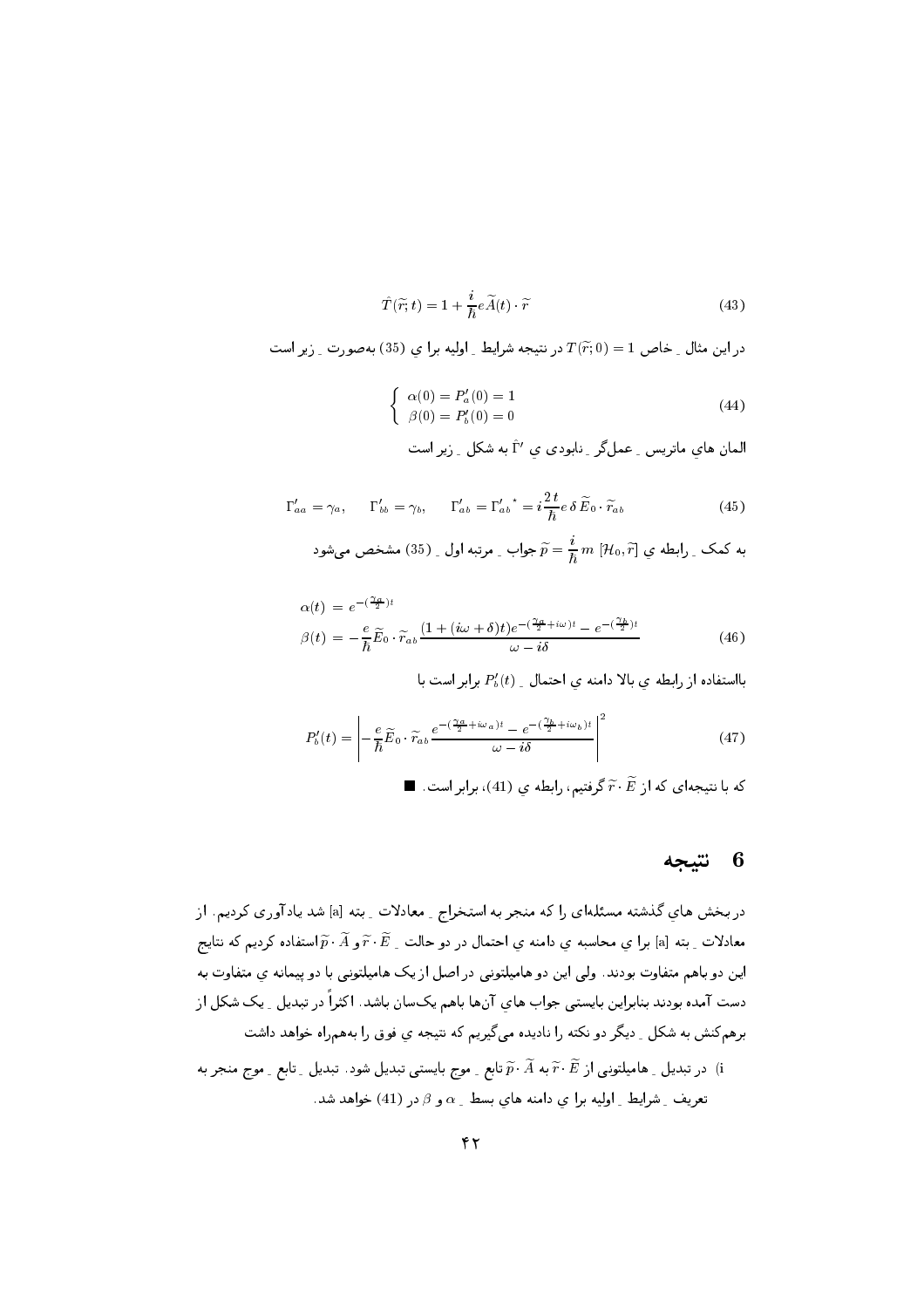استفاده از برهم کنش به شکتر برتری را دارد که عمل گر بانرژی در این پیمانه با  $\hat{\mathcal{H}}$  برابر است و چون ا یتانسیل برداری در آن ظاهر نمی شود در نتیجه دامنه های بسط ِ a و b در معادله ی (29) با دامنه های احتمال مطابقت می کنند و محاسبات بسیار سادهتر خواهد شد.

## 7 ييوست

مقايسه ي جمله هاي هاميلتونبي در تصحيح ِ مرتبه ي اول و دوم براي هاميلتونبي هاي اختلالبي ي  $\frac{e}{m}\widetilde{p}\cdot \widetilde{A}$ ,  $-e\widetilde{r}\cdot \widetilde{E}$ یک میدان ِ قطبیده یِ خطی و برهمکنش ِ آن با یک اتم در Ñ = Õ را در نظر میگیریم. میدان ِ الکتریکی بهصورت وزیر خواهد بود

$$
E(0,t) = \mathcal{E} \cos \nu t. \tag{48}
$$

 $A(0,t) - \frac{1}{\nu} \mathcal{E} \sin \nu t$  در نتیجه پتانسیل ۱ برداری برابر است با  $\ell$ اگر مطابق با هامیلتونبی ی (15) و (19) مقادیر ِ (مستقل از زمان  $A\ (\,E\, )$  و  $E\,$  را جای گزین کنیم (البته با حذف جملهی  $(A^2)$ خواهیم داشت:

$$
\begin{cases}\n\mathcal{H}_1 = -e\widetilde{r} \cdot \widetilde{E}, \\
\mathcal{H}_2 = \frac{e}{m\nu}\widetilde{p} \cdot \widetilde{E}\n\end{cases}
$$
\n(49)

نسبت ِ جملههای ی اختلالی ی فوق (در تصحیح ِ مرتبهی اول) به صورت ِ زیر خواهد بود

$$
\left| \frac{< f|\mathcal{H}_1|i>}{< f|\mathcal{H}_2|i>} \right| = \frac{\omega}{\nu}.\tag{50}
$$

با کمی محاسبات به سادهگی میتوان نسبت - جملههای یِ اختلالی (در تصحیح - مرتبهیِ دوم) را نوشت

$$
\left| \frac{< f|\mathcal{H}_1|i>}{< f|\mathcal{H}_2|i>} \right|^2 = \left(\frac{\omega}{\nu}\right)^2. \tag{51}
$$